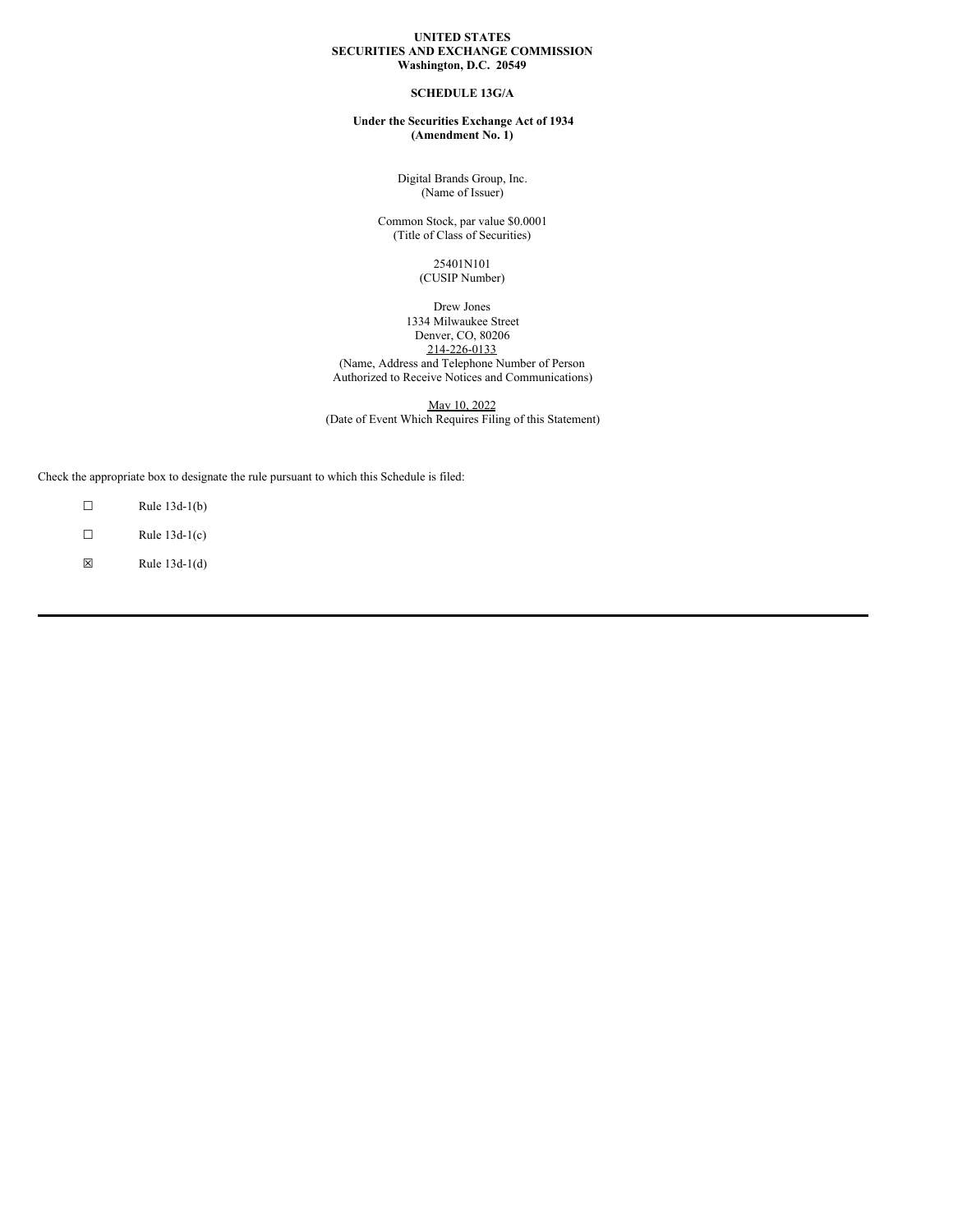|                                        | <b>NAME OF REPORTING PERSON</b><br><b>Drew Jones</b>                      |  |                                            |                          |  |
|----------------------------------------|---------------------------------------------------------------------------|--|--------------------------------------------|--------------------------|--|
| 12                                     | CHECK THE APPROPRIATE BOX IF A MEMBER OF A GROUP                          |  |                                            | (a) $\Box$<br>(b) $\Box$ |  |
|                                        | <b>SEC USE ONLY</b>                                                       |  |                                            |                          |  |
|                                        | CITIZENSHIP OR PLACE OF ORGANIZATION<br><b>USA</b>                        |  |                                            |                          |  |
| <b>NUMBER OF</b><br><b>SHARES</b>      |                                                                           |  | <b>SOLE VOTING POWER</b><br>2,192,177      |                          |  |
| <b>BENEFICIALLY</b><br><b>OWNED BY</b> |                                                                           |  | <b>SHARED VOTING POWER</b>                 |                          |  |
| <b>EACH</b><br><b>REPORTING</b>        |                                                                           |  | <b>SOLE DISPOSITIVE POWER</b><br>2,192,177 |                          |  |
| <b>PERSON</b><br>WITH                  |                                                                           |  | <b>SHARED DISPOSITIVE POWER</b>            |                          |  |
| 9                                      | AGGREGATE AMOUNT BENEFICIALLY OWNED BY EACH REPORTING PERSON<br>2,192,177 |  |                                            |                          |  |
| 10                                     | CHECK BOX IF THE AGGREGATE AMOUNT IN ROW (11) EXCLUDES CERTAIN SHARES     |  |                                            |                          |  |
| 11                                     | PERCENT OF CLASS REPRESENTED BY AMOUNT IN ROW (11)<br>$4.3\%$             |  |                                            |                          |  |
| l12                                    | TYPE OF REPORTING PERSON<br>IN                                            |  |                                            |                          |  |

2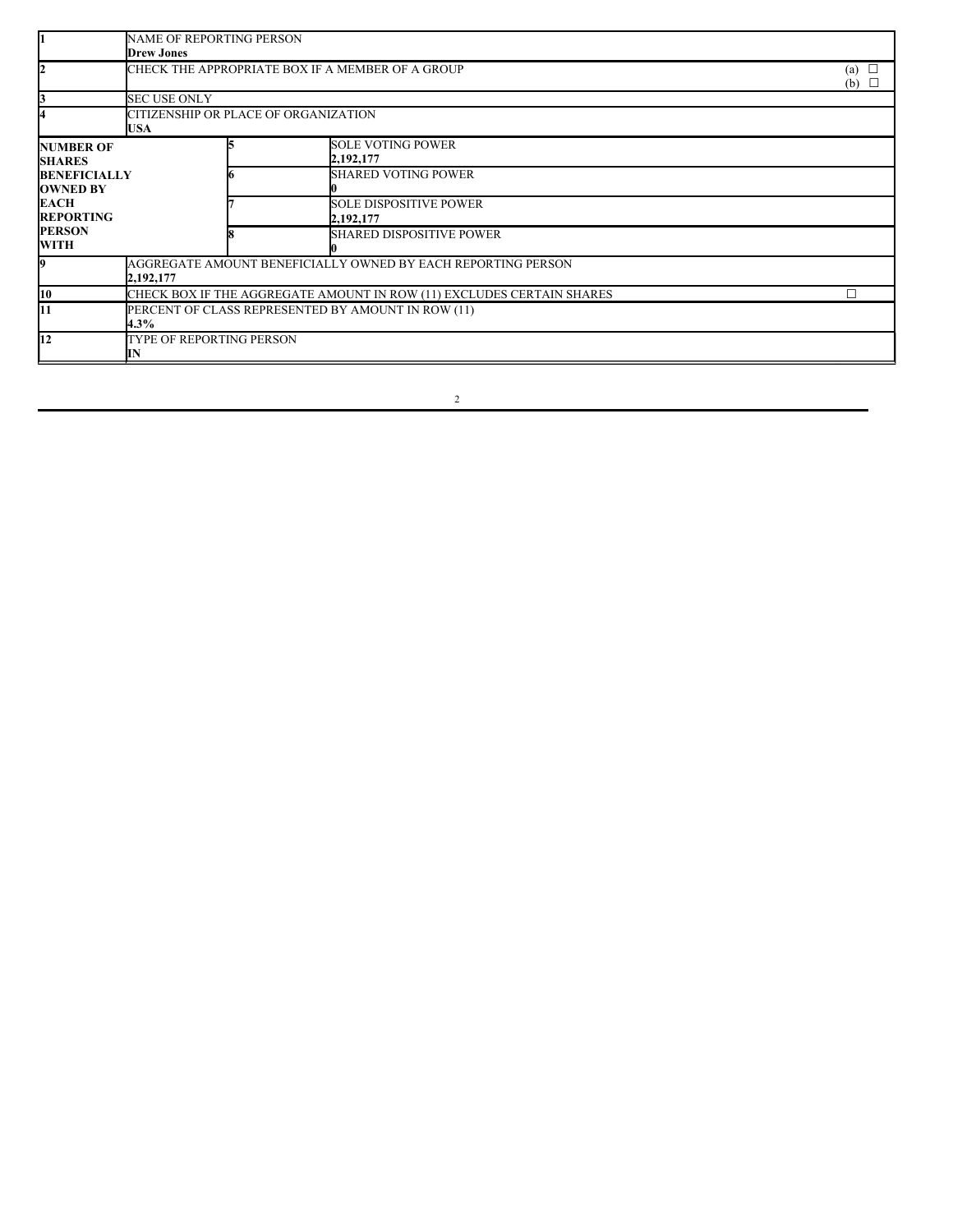## **Explanatory Note**

On May 10, 2022, the Issuer closed a public offering and sold 37,389,800 shares of Common Stock. As a result of the dilutive effect of the public offering, the Reporting Person ceased to beneficially own more than 5% of the Issuer's Common Stock outstanding as of the close of business on May 10, 2022. So, this Amendment No. 1 to the Schedule 13G is being filed to reflect the fact that the Reporting Person no longer holds more than 5% of the Common Stock of the Issuer, and has ceased to be a Reporting Person with regard to the Common Stock. The information reported herein is as of the close of business on May 10, 2021.

| Item $1(a)$ . | of<br>Name<br>Issuer:                                                                                                            |
|---------------|----------------------------------------------------------------------------------------------------------------------------------|
|               | Digital Brands Group, Inc.                                                                                                       |
| Item $l(b)$ . | Address of Issuer's Principal Executive<br>Offices:                                                                              |
|               | 1400 Lavaca Street, Austin, Texas 78701.                                                                                         |
| Item $2(a)$ . | Name of Persons Filing:                                                                                                          |
|               | Drew Jones.                                                                                                                      |
| Item $2(b)$ . | Address of Principal Business Office or, if none, Residence:                                                                     |
|               | 1334 Milwaukee Street, Denver, Colorado, 80206.                                                                                  |
| Item $2(c)$ . | Citizenship:                                                                                                                     |
|               | Mr. Jones is a citizen of the United States.                                                                                     |
| Item $2(d)$ . | Title of Class of Securities:                                                                                                    |
|               | Common Stock.                                                                                                                    |
| Item $2(e)$ . | <b>CUSIP Number:</b>                                                                                                             |
|               | 25401N101.                                                                                                                       |
| Item 3.       | If this statement is filed pursuant to sections $240.13d-1(b)$ , or $240.13d-2(b)$ or (c), check whether the person filing is a: |
|               | Not applicable.                                                                                                                  |
| Item 4.       | Ownership:                                                                                                                       |
|               | Amount Beneficially Owned: 2,192,177<br>(a)                                                                                      |
|               | Percent of Class: 4.3%<br>(b)                                                                                                    |
|               |                                                                                                                                  |

3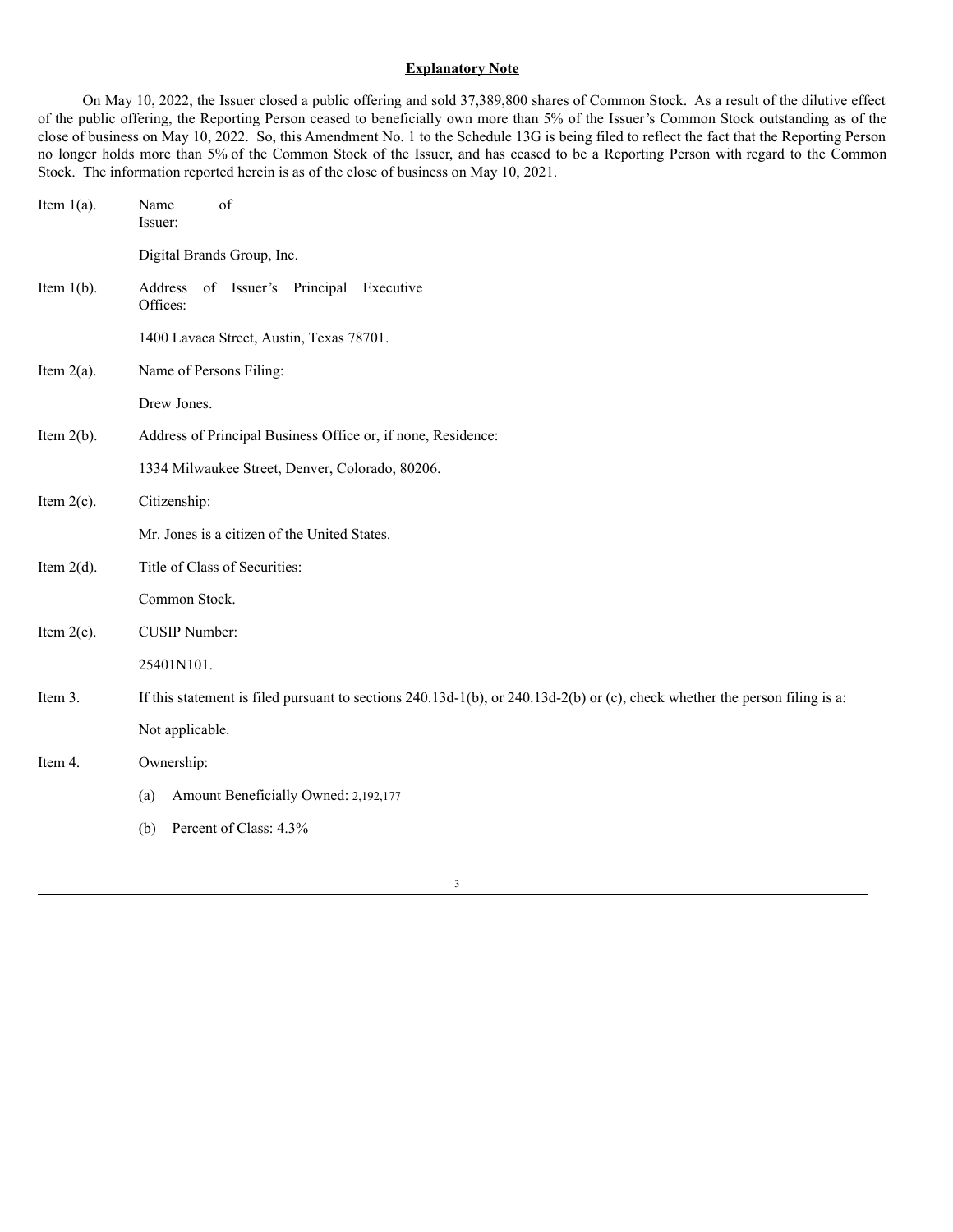|          | (c)              |                 | Number of shares as to which the person has:                                                                                                                                                                                                                                                                                                                                                                                                                                       |  |
|----------|------------------|-----------------|------------------------------------------------------------------------------------------------------------------------------------------------------------------------------------------------------------------------------------------------------------------------------------------------------------------------------------------------------------------------------------------------------------------------------------------------------------------------------------|--|
|          |                  | (i)             | sole power to vote or to direct the vote: 2,192,177                                                                                                                                                                                                                                                                                                                                                                                                                                |  |
|          |                  | (ii)            | shared power to vote or to direct the vote: 0                                                                                                                                                                                                                                                                                                                                                                                                                                      |  |
|          |                  | (iii)           | sole power to dispose or to direct the disposition of: 2,192,177                                                                                                                                                                                                                                                                                                                                                                                                                   |  |
|          |                  | (iv)            | shared power to dispose or to direct the disposition of: 0                                                                                                                                                                                                                                                                                                                                                                                                                         |  |
| Item 5.  |                  |                 | Ownership of Five Percent or Less of a Class:                                                                                                                                                                                                                                                                                                                                                                                                                                      |  |
|          |                  |                 | If this statement is being filed to report the fact that as of May 10, 2022 the reporting person has ceased to be the beneficial<br>owner of more than five percent of the class of securities, check the following: $\boxtimes$                                                                                                                                                                                                                                                   |  |
| Item 6.  | Person:          |                 | Ownership of More than Five Percent on Behalf of Another                                                                                                                                                                                                                                                                                                                                                                                                                           |  |
|          |                  | Not applicable. |                                                                                                                                                                                                                                                                                                                                                                                                                                                                                    |  |
| Item 7.  |                  |                 | Identification and Classification of the Subsidiary Which Acquired the Security Being Reported on by the Parent Holding<br>Company or Control Person:                                                                                                                                                                                                                                                                                                                              |  |
|          |                  | Not applicable. |                                                                                                                                                                                                                                                                                                                                                                                                                                                                                    |  |
| Item 8.  | Group:           |                 | Identification and Classification of Members of the                                                                                                                                                                                                                                                                                                                                                                                                                                |  |
|          |                  | Not applicable. |                                                                                                                                                                                                                                                                                                                                                                                                                                                                                    |  |
| Item 9.  | Notice<br>Group: |                 | of Dissolution<br>of                                                                                                                                                                                                                                                                                                                                                                                                                                                               |  |
|          |                  | Not applicable  |                                                                                                                                                                                                                                                                                                                                                                                                                                                                                    |  |
| Item 10. |                  | Certification:  |                                                                                                                                                                                                                                                                                                                                                                                                                                                                                    |  |
|          |                  |                 | By signing below I certify that, to the best of my knowledge and belief, the securities referred to above were not acquired and<br>are not held for the purpose of or with the effect of changing or influencing the control of the issuer of the securities and were<br>not acquired and are not held in connection with or as a participant in any transaction having that purpose or effect, other than<br>activities solely in connection with a nomination under Rule 14a-11. |  |

|  | ۰ |
|--|---|
|  |   |